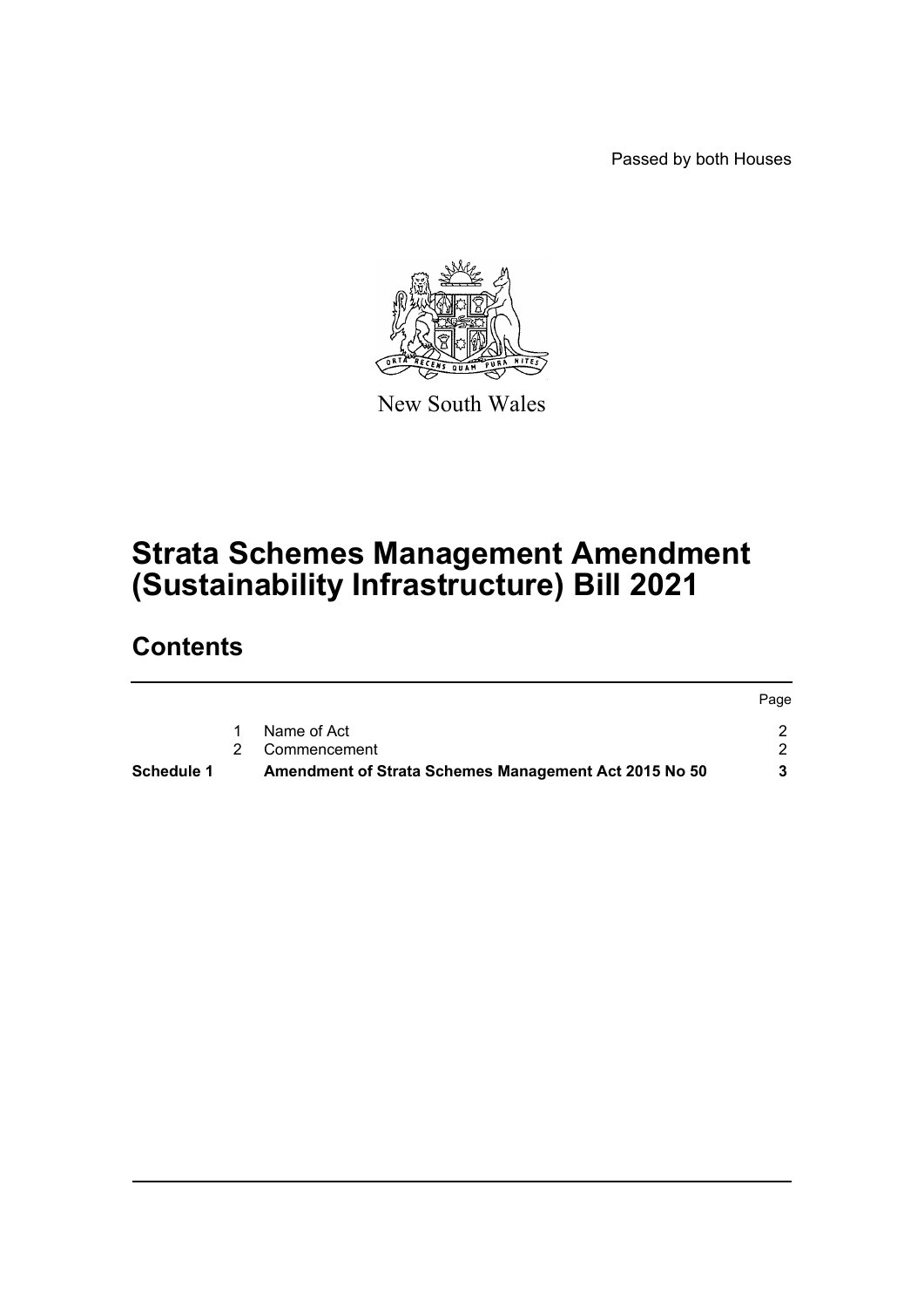*I certify that this public bill, which originated in the Legislative Assembly, has finally passed the Legislative Council and the Legislative Assembly of New South Wales.*

> *Clerk of the Legislative Assembly. Legislative Assembly, Sydney, , 2021*



New South Wales

# **Strata Schemes Management Amendment (Sustainability Infrastructure) Bill 2021**

Act No , 2021

An Act to amend the *Strata Schemes Management Act 2015* with respect to the installation of sustainability infrastructure; and for other purposes.

*I have examined this bill and find it to correspond in all respects with the bill as finally passed by both Houses.*

*Assistant Speaker of the Legislative Assembly.*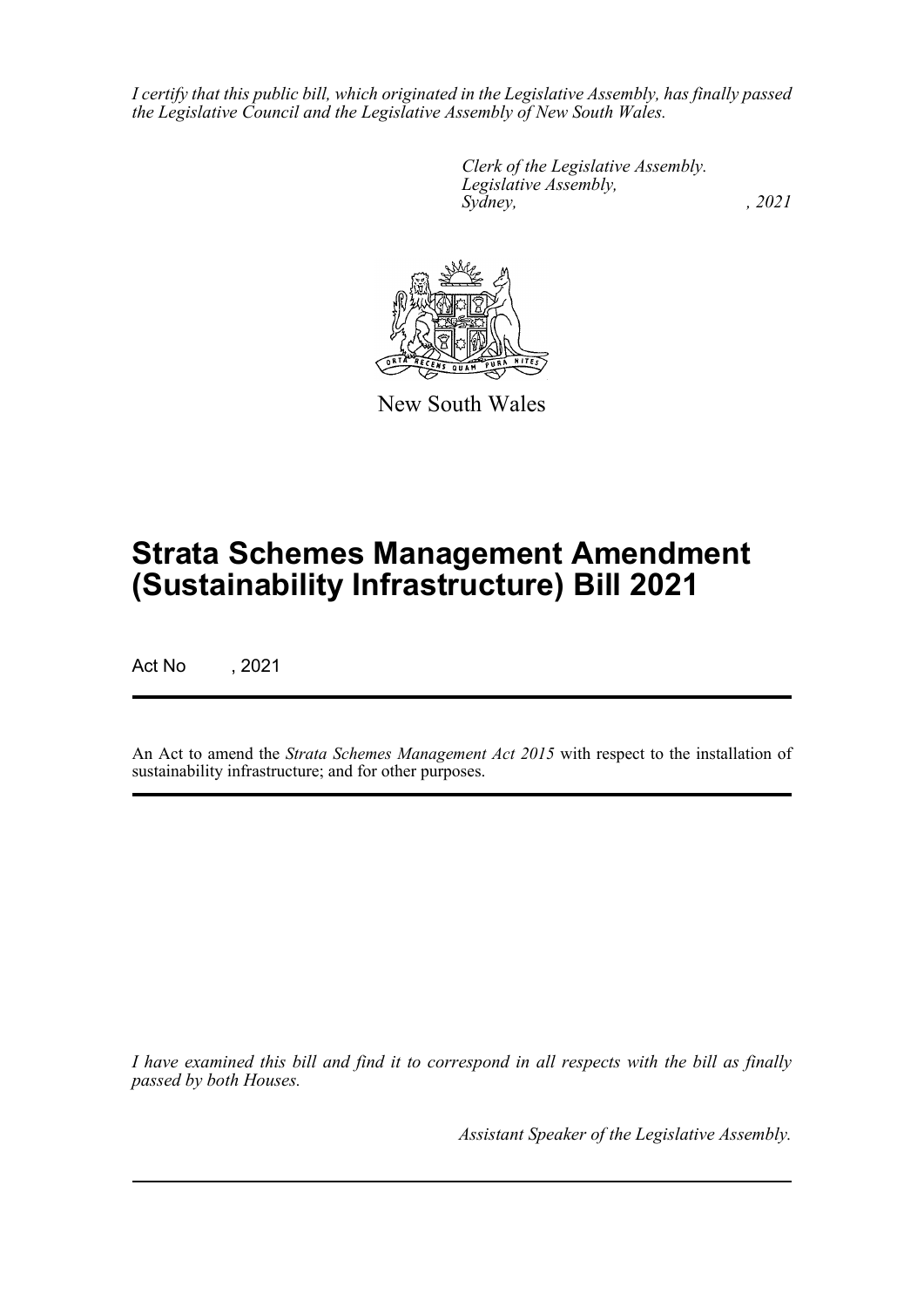Strata Schemes Management Amendment (Sustainability Infrastructure) Bill 2021 [NSW]

#### <span id="page-2-0"></span>**The Legislature of New South Wales enacts—**

#### **1 Name of Act**

This Act is the *Strata Schemes Management Amendment (Sustainability Infrastructure) Act 2021*.

#### <span id="page-2-1"></span>**2 Commencement**

- (1) This Act commences on the date of assent to this Act, except as provided by subsections  $(2)$  and  $(3)$ .
- (2) Schedule 1[6] commences on whichever of the following occurs first—
	- (a) a day or days to be appointed by proclamation, or
	- (b) the date that is 6 months after the date of assent to this Act.
- (3) Schedule 1[10]–[14] commence on a day or days to be appointed by proclamation.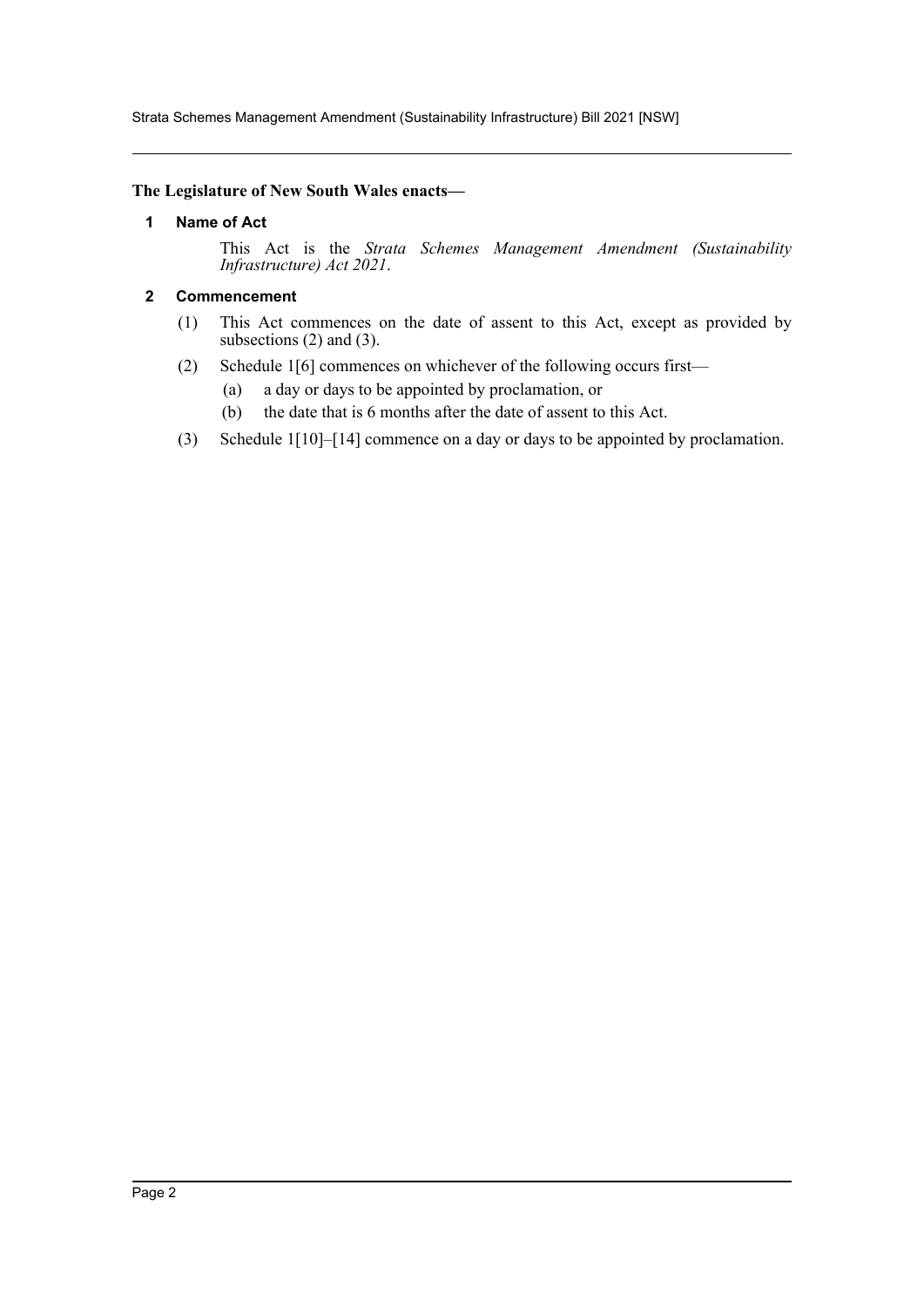## <span id="page-3-0"></span>**Schedule 1 Amendment of Strata Schemes Management Act 2015 No 50**

## **[1] Section 4 Definitions**

Insert in alphabetical order in section 4(1)—

*sustainability infrastructure* and *sustainability infrastructure resolution*— see section 132B.

## **[2] Section 5 Resolutions of owners corporations**

Omit section 5(1)(b). Insert instead—

- (b) of the value of votes cast—
	- (i) not more than 25% are against the resolution, or
	- (ii) if the resolution is a sustainability infrastructure resolution—less than 50% are against the resolution.

## **[3] Section 108 Changes to common property**

Insert after section 108(2)—

**Note.** If the special resolution is a sustainability infrastructure resolution fewer votes may be needed to pass it. See section 5(1)(b).

## **[4] Part 6, Division 7, heading**

Omit the heading. Insert instead—

## **Division 7 Miscellaneous**

## **[5] Section 132B**

Insert after section 132A—

## **132B Financing and installation of sustainability infrastructure**

- (1) Before approving a sustainability infrastructure resolution, the owners corporation must consider the following—
	- (a) the cost of the sustainability infrastructure and works including any expected running and maintenance costs,
	- (b) who will own, install and maintain the sustainability infrastructure,
	- (c) the extent to which the use of the sustainability infrastructure will be available to all or some of the lots in the strata scheme,
	- (d) any matter prescribed by the regulations.
- (2) In this Act—

*sustainability infrastructure* means changes to part of the common property (which includes the installation, removal, modification or replacement of anything on or forming part of that property) for any one or more of the following purposes—

- (a) to reduce the consumption of energy or water or to increase the efficiency of its consumption,
- (b) to reduce or prevent pollution,
- (c) to reduce the amount of waste sent to landfill,
- (d) to increase the recovery or recycling of materials,
- (e) to reduce greenhouse gas emissions,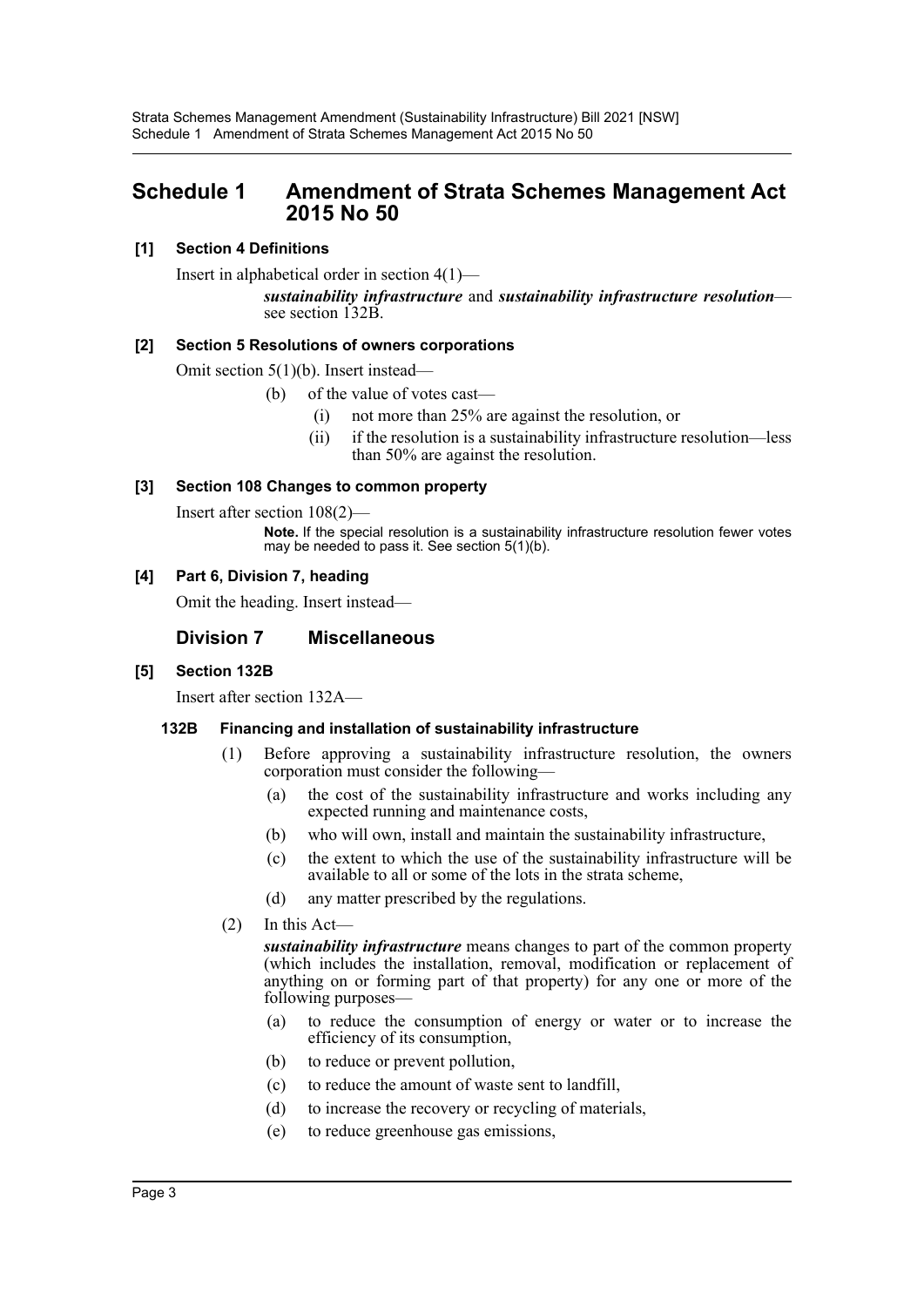- (f) to facilitate the use of sustainable forms of transport, **Note.** For example, installing electric vehicle charging stations.
- (g) a purpose prescribed by the regulations.

*sustainability infrastructure resolution* means a resolution to do any one or more of the following that is specified to be a sustainability infrastructure resolution—

- (a) to finance sustainability infrastructure,
- (b) to add to the common property, alter the common property or erect a new structure on common property for the purpose of installing sustainability infrastructure,
- (c) to change the by-laws of the strata scheme for the purposes of the installation or use (or both) of sustainability infrastructure.

#### **[6] Section 137B**

Insert after section 137A—

#### **137B Keeping of animals**

- (1) Each of the following has no force or effect to the extent that it would unreasonably prohibit the keeping of an animal on a lot—
	- (a) a by-law,
	- (b) a decision by an owners corporation under a by-law.
- (2) It is taken to be reasonable to keep an animal on a lot unless the keeping of the animal unreasonably interferes with another occupant's use and enjoyment of the occupant's lot or the common property.
- (3) The regulations may specify circumstances in which the keeping of an animal unreasonably interferes with another occupant's use and enjoyment of the occupant's lot or the common property.
- (4) A by-law that prohibits the keeping of an animal on a lot is not harsh, unconscionable or oppressive if it does not unreasonably prohibit the keeping of an animal on a lot. **Note.** Section 150(1) provides that the Tribunal may declare a by-law to be invalid if it is harsh, unconscionable or oppressive.
- (5) An owners corporation is taken to have given permission for the keeping of an animal on a lot if—
	- (a) it made a decision about the keeping of the animal in contravention of subsection  $(1)(b)$ , or
	- (b) a decision of the owners corporation is required before the animal may be kept on the lot and the owners corporation failed to make a decision within a reasonable time.
- (6) If a report has been tabled in Parliament under section 276A, the Minister must not recommend the making of a regulation under this section unless the Minister has considered the report.
- (7) Subsection (6) is repealed 5 years after the commencement of this section.

## **[7] Section 141 Procedure for changes to by-laws**

Insert after section 141(1)—

**Note.** If the special resolution is a sustainability infrastructure resolution fewer votes may be needed to pass it. See section 5(1)(b).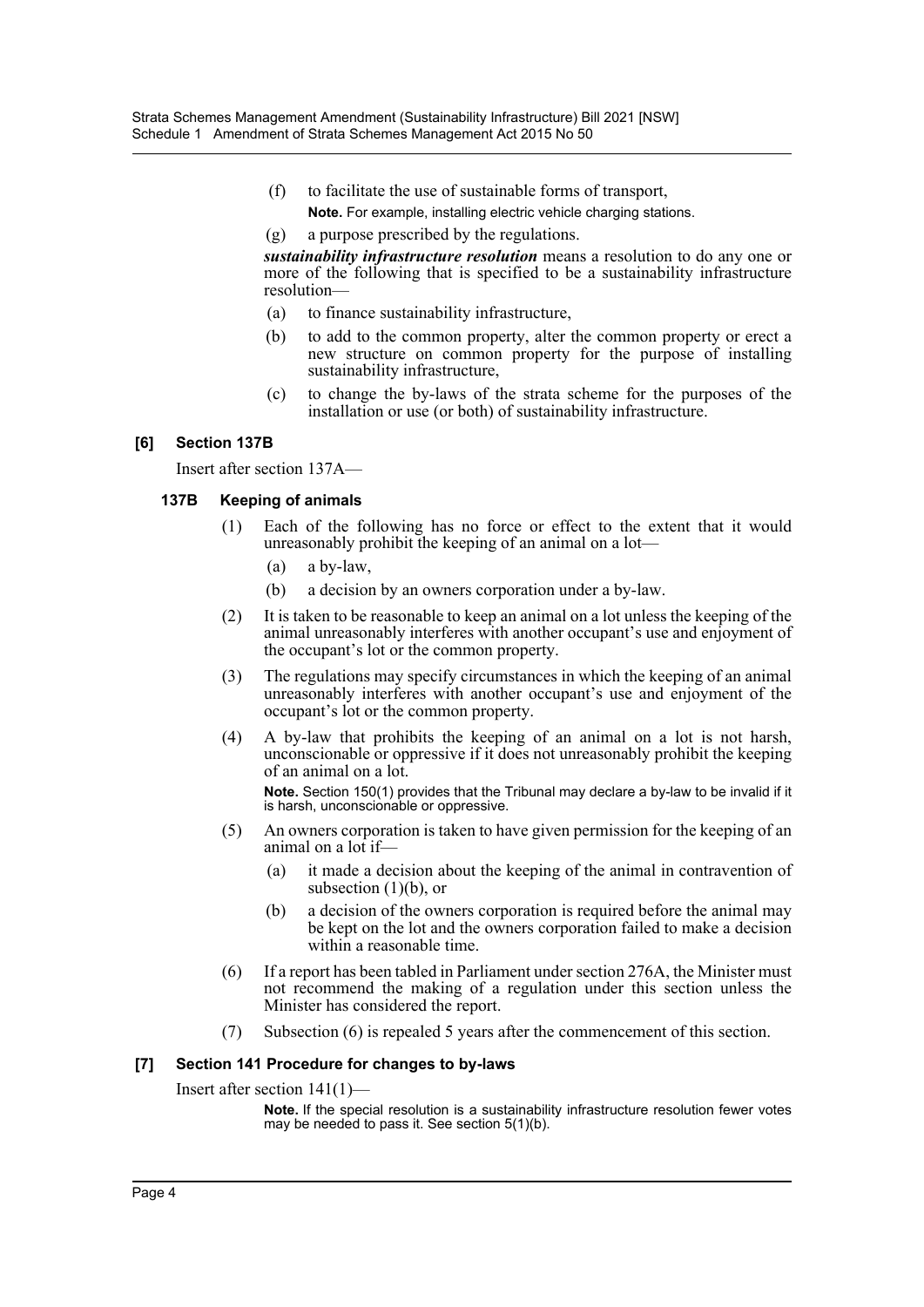Strata Schemes Management Amendment (Sustainability Infrastructure) Bill 2021 [NSW] Schedule 1 Amendment of Strata Schemes Management Act 2015 No 50

#### **[8] Section 182 Requests for inspection of records of owners corporation**

Insert after section 182(4)—

#### (5) **Voting in secret ballots must not be disclosed**

Despite any other provision of this section, the owners corporation must not make available for inspection any record that would disclose how an owner voted in a secret ballot unless the owners corporation is directed to do so by the Tribunal or a court.

#### **[9] Section 186 Provision of strata scheme information to tenants**

Insert after section 186(1)—

(1A) The lessor or sub-lessor is not required to give the by-laws to a tenant under subsection (1) if the tenant has been given the by-laws under section 26(2A) of the *Residential Tenancies Act 2010*.

#### **[10] Section 228 Notice of applications to Tribunal**

Omit "any other person who in the registrar's opinion would be affected" from section 228(1).

Insert instead "the owners corporation".

#### **[11] Section 228(2)(b)**

Insert ", and" after "submissions".

#### **[12] Section 228(2)(c)**

Insert after section 228(2)(b)—

(c) immediately serve a copy of the application on each owner of a lot in the strata scheme except an owner who is a named party to the application.

#### **[13] Section 247A**

Insert after section 247—

#### **247A Civil penalties for contravention of orders**

- (1) The Tribunal may, by order, require a person to pay a pecuniary penalty of an amount of up to 50 penalty units for contravention of an order under this Act (*the original order*).
- (2) An application for the order may be made—
	- (a) by the applicant for the original order, or
	- (b) by the owners corporation, owner or other person having or acquiring an estate or interest in a lot in the strata scheme to which the order relates, or
	- (c) in the case of an order that gives effect to any agreement or arrangement arising out of a mediation session, by either party to the mediation.
- (3) A person is not liable to be punished twice if the person's act or omission constitutes both a contravention for the purposes of this section and—
	- (a) a contravention for the purposes of a civil penalty provision of the *Civil and Administrative Tribunal Act 2013*, or
	- (b) a contempt of the Tribunal.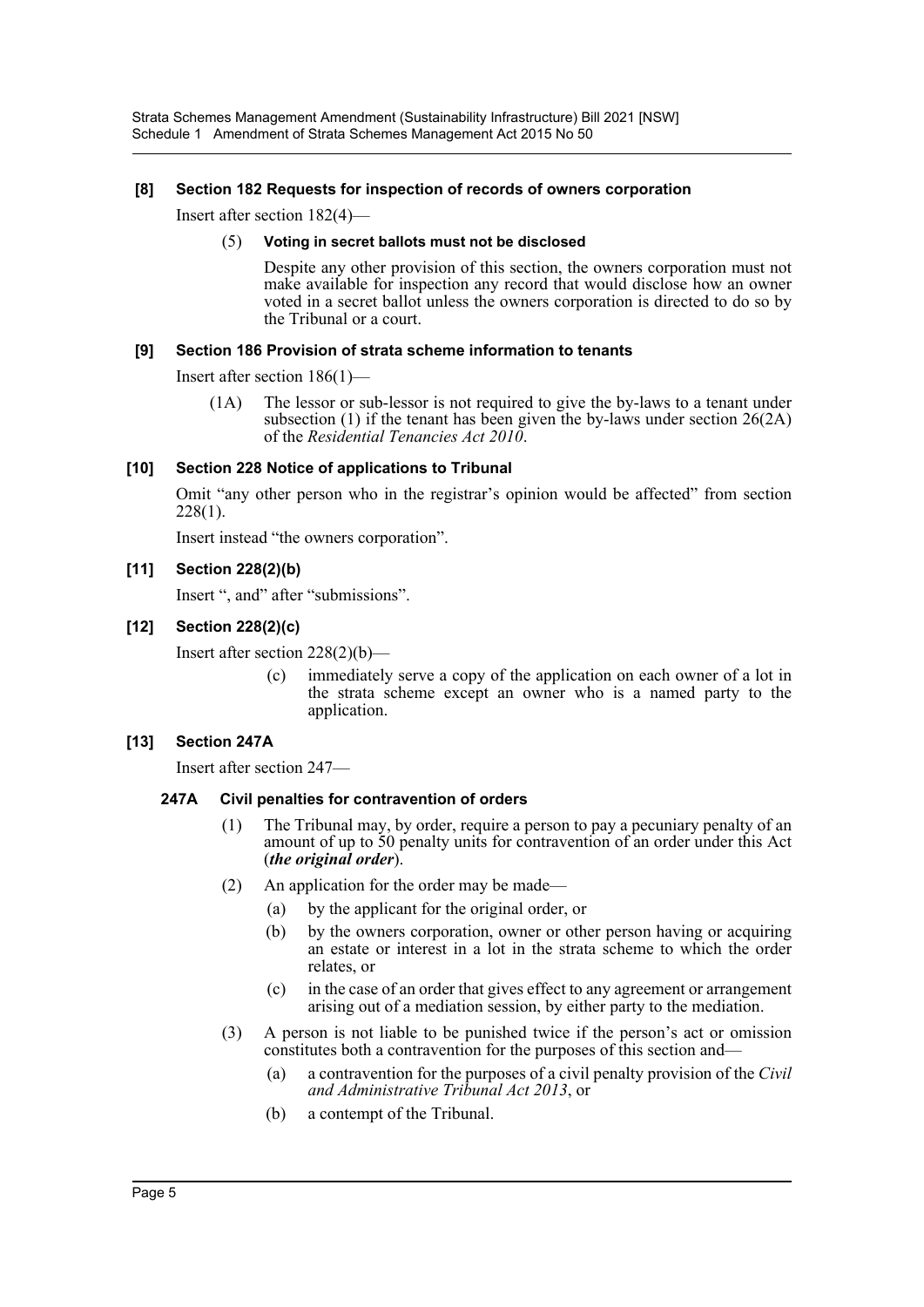#### **[14] Section 248 Recovery of unpaid civil penalty**

#### Omit the first note. Insert instead—

**Note.** Section 72(3) of the *Civil and Administrative Tribunal Act 2013* and section 247A of this Act provide for a civil penalty for a contravention of an order of the Tribunal.

#### **[15] Section 276A**

Insert after section 276—

#### **276A Review of keeping of animals**

- (1) The Minister is to review this Act as it relates to the keeping of animals on lots in strata schemes, including by addressing the following matters—
	- (a) the circumstances in which it is reasonable to prohibit the keeping of animals,
	- (b) the impacts of kept animals on the health and wellbeing of residents,
	- (c) the barriers faced by residents in the keeping of animals and by persons who require assistance animals, including vulnerable persons, **Example.** Persons fleeing domestic violence.
	- (d) the welfare of kept animals,
	- (e) how to limit any adverse impacts of kept animals on common property, including the adequacy of existing laws to deal with this,
	- (f) to resolve disputes about the keeping of animals,
	- (g) the effects of a change to the by-laws for a scheme that prohibits the keeping of an animal that was lawfully kept on a lot before the change.
- (2) The review is to be undertaken as soon as possible after the commencement of this section.
- (3) A report on the outcome of the review is to be tabled in each House of Parliament within 6 months after the commencement of this section.

#### **[16] Schedule 1 Meeting procedures of owners corporation**

Insert after clause 26(7)—

(8) Despite subclause (7), a person who owns more than 1 lot in a strata scheme may appoint a single proxy in respect of all the lots.

#### (9) **Adjourned meetings**

An instrument appointing a proxy for a meeting is not rendered invalid merely because the meeting is adjourned to a later date.

#### **[17] Schedule 3 Savings, transitional and other provisions**

Insert at the end of the Schedule, with appropriate Part and clause numbering—

## **Part Provisions consequent on enactment of Strata Schemes Management Amendment (Sustainability Infrastructure) Act 2021**

#### **Owners corporation is party to application**

Section 226(1A) applies only to an application made after the commencement of that subsection.